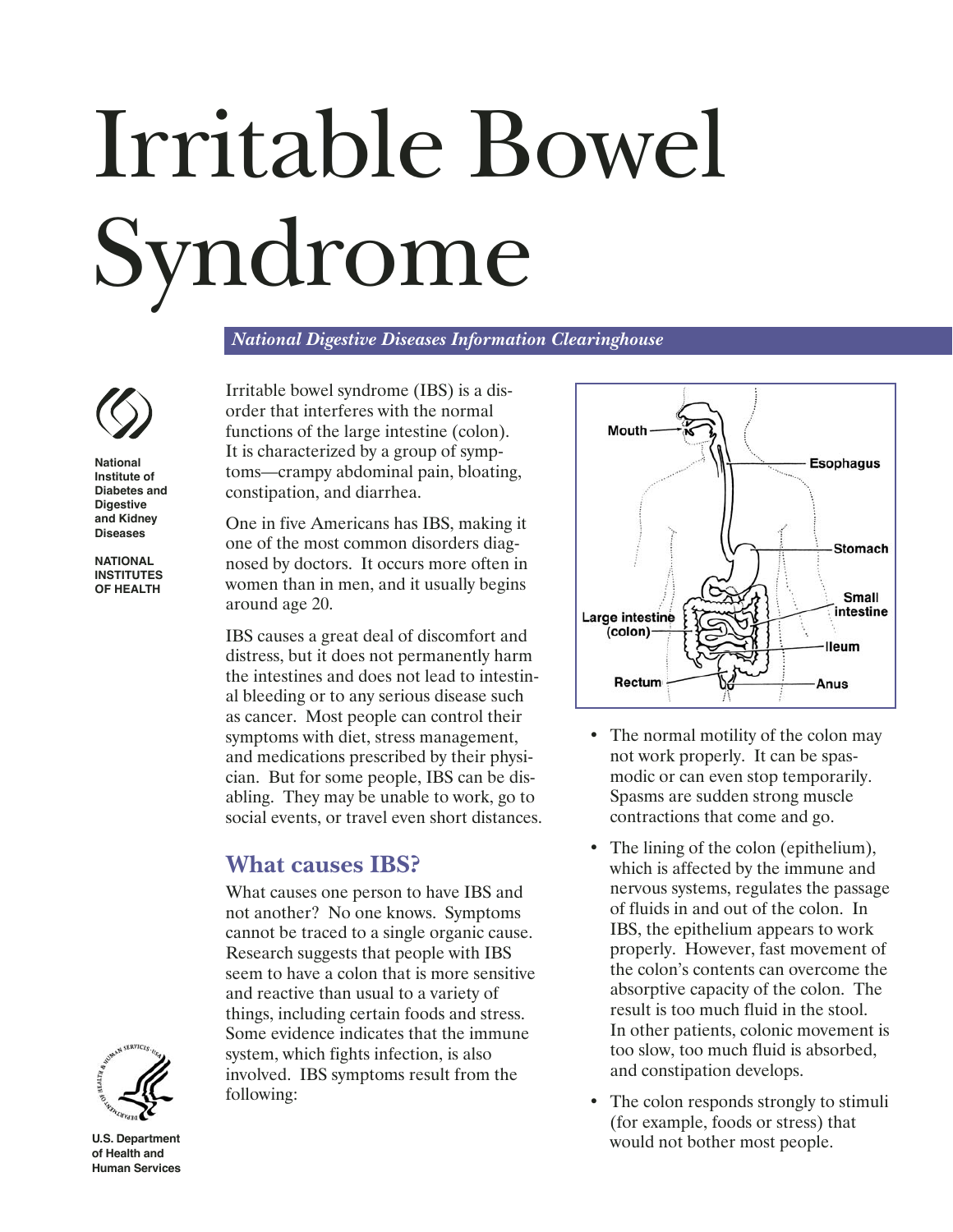In people with IBS, stress and emotions can strongly affect the colon. It has many nerves that connect it to the brain. Like the heart and the lungs, the colon is partly con-

#### **What does the colon do?**

The colon, which is about 5 feet long, connects the small intestine with the rectum and anus. The major function of the colon is to absorb water, nutrients, and salts from the partially digested food that enters from the small intestine. Two pints of liquid matter enter the colon from the small intestine each day. Stool volume is a third of a pint. The difference in volume represents what the colon absorbs each day.

Colon motility (the contraction of the colon muscles and the movement of its contents) is controlled by nerves and hormones and by electrical activity in the colon muscle. Contractions move the contents slowly back and forth but mainly toward the rectum. During this passage, water and nutrients are absorbed into the body. What remains is stool. A few times each day, strong muscle contractions move down the colon, pushing the stool ahead of them. Some of these strong contractions result in a bowel movement. The muscles of the pelvis and anal sphincters have to relax at the right time to allow the stool to be expelled. If the muscles of the colon, sphincters, and pelvis do not contract in a coordinated way, the contents do not move smoothly, resulting in abdominal pain, cramps, constipation or diarrhea, and a sense of incomplete stool movement.

trolled by the autonomic nervous system, which has been proven to respond to stress. For example, when you are frightened, your heart beats faster, your blood pressure may go up, or you may gasp. The colon responds to stress also. It may contract too much or too little. It may absorb too much water or too little.

Research has shown that very mild or hidden (occult) celiac disease is present in a smaller group of people with symptoms that mimic IBS. People with celiac disease cannot digest gluten, which is present in wheat, rye, barley, and possibly oats. Foods containing gluten are toxic to these people, and their immune system responds by damaging the small intestine. A blood test can determine whether celiac disease is present. (For information about celiac disease, see the *Celiac Disease* fact sheet from the National Institute of Diabetes and Digestive and Kidney Diseases (NIDDK).)

The following have been associated with a worsening of IBS symptoms:

- large meals
- bloating from gas in the colon
- medicines
- wheat, rye, barley, chocolate, milk products, or alcohol
- drinks with caffeine, such as coffee, tea, or colas
- stress, conflict, or emotional upsets

Researchers have also found that women with IBS may have more symptoms during their menstrual periods, suggesting that reproductive hormones can exacerbate IBS problems.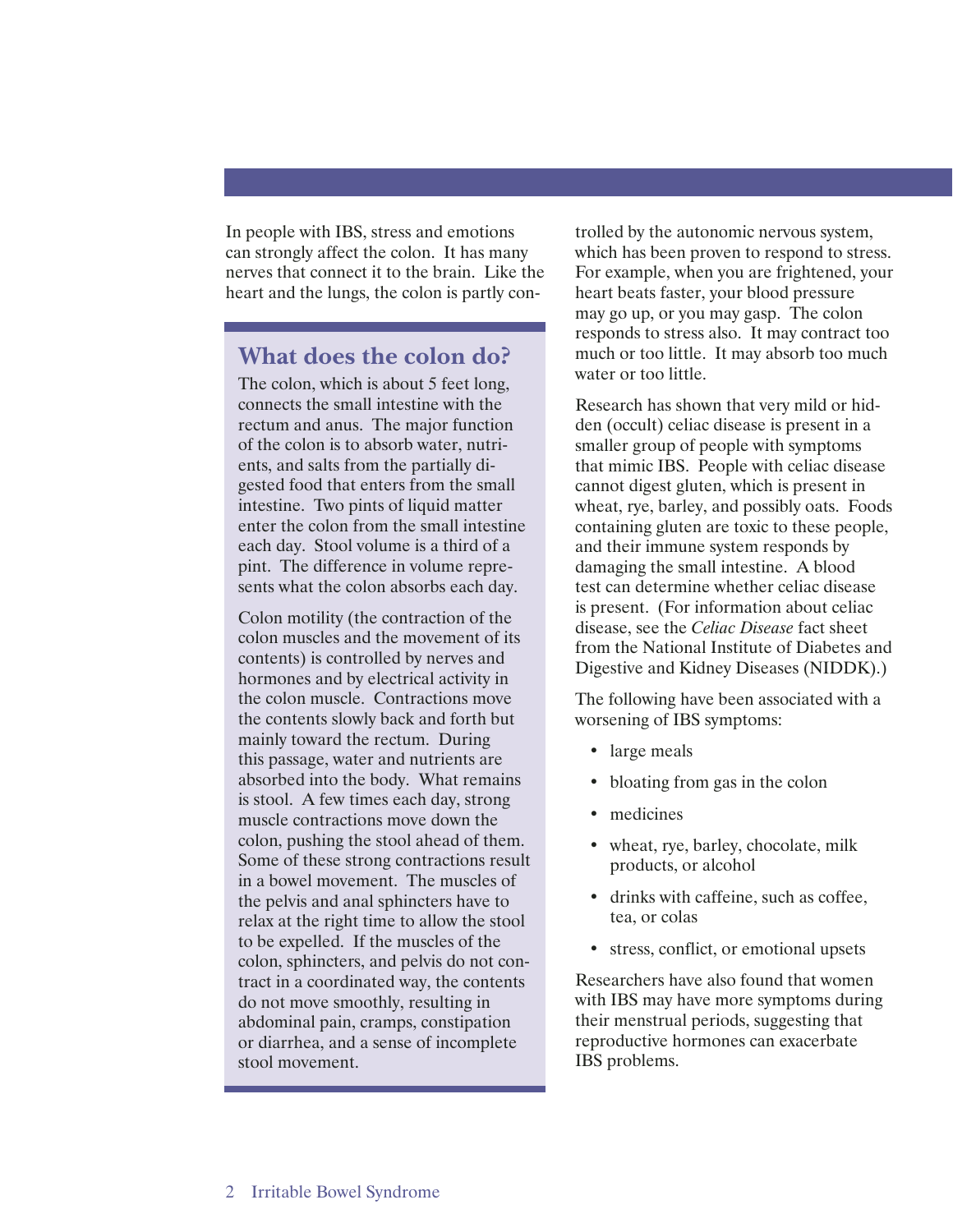### **What are the symptoms of IBS?**

Abdominal pain or discomfort in association with bowel dysfunction is the main symptom. Symptoms may vary from person to person. Some people have constipation (hard, difficult-to-pass, or infrequent bowel movements); others have diarrhea (frequent loose stools, often with an urgent need to move the bowels); and still others experience alternating constipation and diarrhea. Some people experience bloating, which is gas building up in the intestines and causing the feeling of pressure inside the abdomen.

IBS affects the motility or movement of stool and gas through the colon and how fluids are absorbed. When stool remains in the colon for a long time, too much water is absorbed from it. Then it becomes hard and difficult to pass. Or spasms push the stool through the colon too fast for the fluid to be absorbed, resulting in diarrhea. In addition, with spasms, gas may get trapped in one area or stool may collect in one place, temporarily unable to move forward.

Sometimes people with IBS have a crampy urge to move their bowels but cannot do so or pass mucus with their bowel movements.

Bleeding, fever, weight loss, and persistent severe pain are not symptoms of IBS and may indicate other problems such as inflammation or rarely cancer.

# **How is IBS diagnosed?**

If you think you have IBS, seeing your doctor is the first step. IBS is generally diagnosed on the basis of a complete medical history that includes a careful description of symptoms and a physical examination.

No particular test is specific for IBS. However, diagnostic tests may be performed to

## **Criteria for IBS Diagnosis**

- Abdominal pain or discomfort for at least 12 weeks out of the previous 12 months. These 12 weeks do not have to be consecutive.
- The abdominal pain or discomfort has two of the following three features:
	- It is relieved by having a bowel movement.
	- When it starts, there is a change in how often you have a bowel movement.
	- When it starts, there is a change in the form of the stool or the way it looks.

rule out other diseases. These tests may include stool or blood tests, x rays, or endoscopy (viewing the colon through a flexible tube inserted through the anus). If these tests are all negative, the doctor may diagnose IBS based on your symptoms: that is, how often you have had abdominal pain or discomfort during the past year, when the pain starts and stops in relation to bowel function, and how your bowel frequency and stool consistency are altered.

### **What is the treatment for IBS?**

No cure has been found for IBS, but many options are available to treat the symptoms. Your doctor will give you the best treatments available for your particular symptoms and encourage you to manage stress and make changes to your diet.

Medications are an important part of relieving symptoms. Your doctor may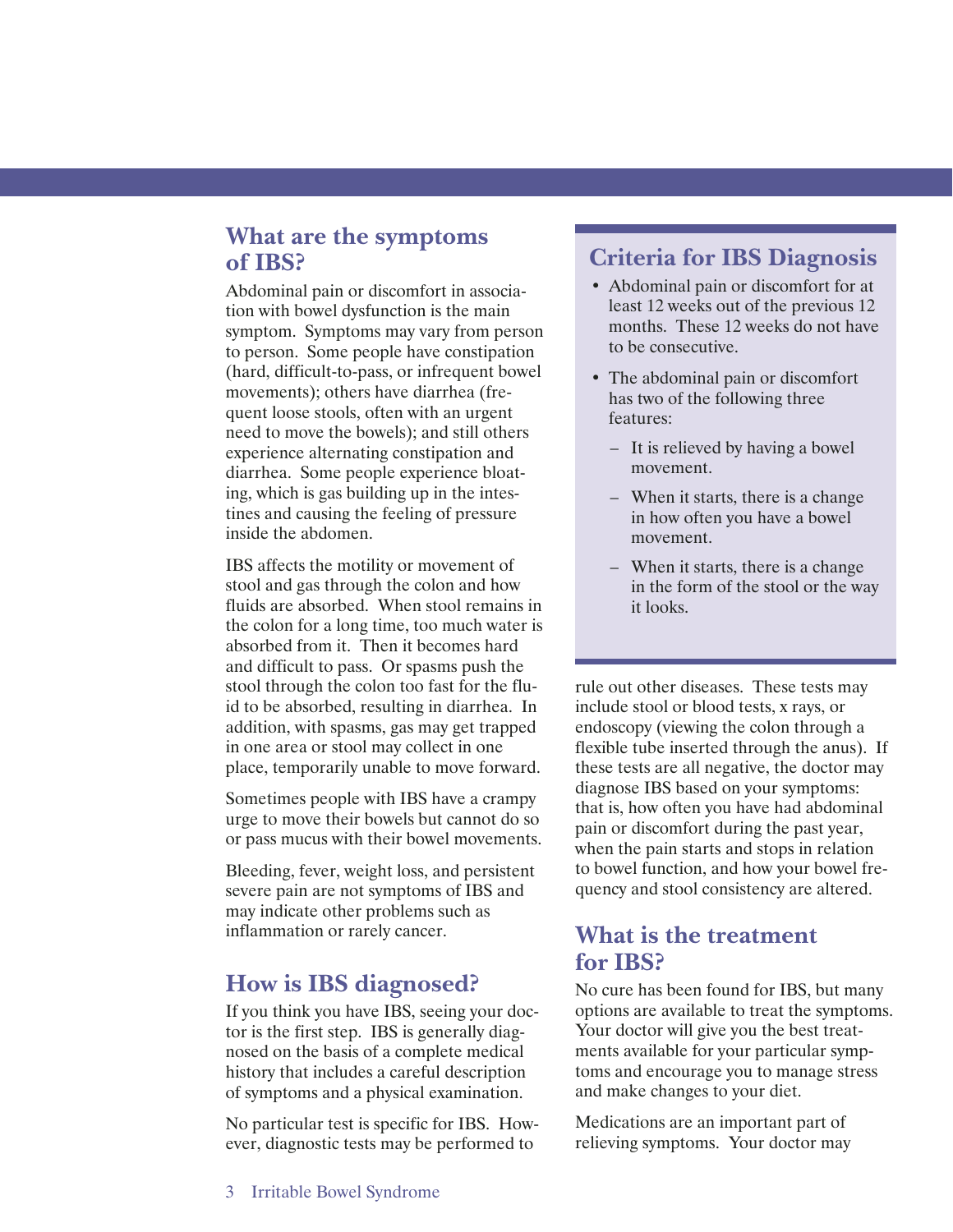suggest fiber supplements or occasional laxatives for constipation, as well as medicines to decrease diarrhea, tranquilizers to calm you, or drugs that control colon muscle spasms to reduce abdominal pain. Antidepressants may also relieve some symptoms. Medications available to treat IBS specifically are the following:

- Alosetron hydrochloride (Lotronex) has been re-approved by the U.S. Food and Drug Administration (FDA) for women with severe IBS who have not responded to conventional therapy and whose primary symptom is diarrhea. However, even in these patients, it should be used with caution because it can have serious side effects, such as severe constipation or decreased blood flow to the colon.
- Tegaserod maleate (Zelnorm) has been approved by the FDA for the short-term treatment (usually 4 weeks) of women with IBS whose primary symptom is constipation.

With any medication, even over-thecounter medications such as laxatives and fiber supplements, it is important to follow your doctor's instructions. Laxatives can be habit forming if they are not used carefully or are used too frequently.

It is also important to note that medications affect people differently and that no one medication or combination of medications will work for everyone with IBS. You need to work with your doctor to find the best combination of medicine, diet, counseling, and support to control your symptoms.

## **How does stress affect IBS?**

Stress—feeling mentally or emotionally tense, troubled, angry, or overwhelmed stimulates colon spasms in people with IBS. The colon has a vast supply of nerves that connect it to the brain. These nerves control the normal rhythmic contractions of the colon and cause abdominal discomfort at stressful times. People often experience cramps or "butterflies" when they are nervous or upset. But with IBS, the colon can be overly responsive to even slight conflict or stress. Stress also makes the mind more tuned to the sensations that arise in the colon and makes the stressed person perceive these sensations as unpleasant.

Some evidence suggests that IBS is affected by the immune system, which fights infection in the body. The immune system is also affected by stress. For all these reasons, stress management is an important part of treatment for IBS. Stress management comprises

- stress reduction (relaxation) training and relaxation therapies, such as meditation
- counseling and support
- regular exercise such as walking or yoga
- changes to the stressful situations in your life
- adequate sleep

## **Can changes in diet help IBS?**

For many people, careful eating reduces IBS symptoms. Before changing your diet, keep a journal noting the foods that seem to cause distress. Then discuss your findings with your doctor. You may also want to consult a registered dietitian, who can help you make changes to your diet. For instance, if dairy products cause your symptoms to flare up, you can try eating less of those foods. You might be able to tolerate yogurt better than other dairy products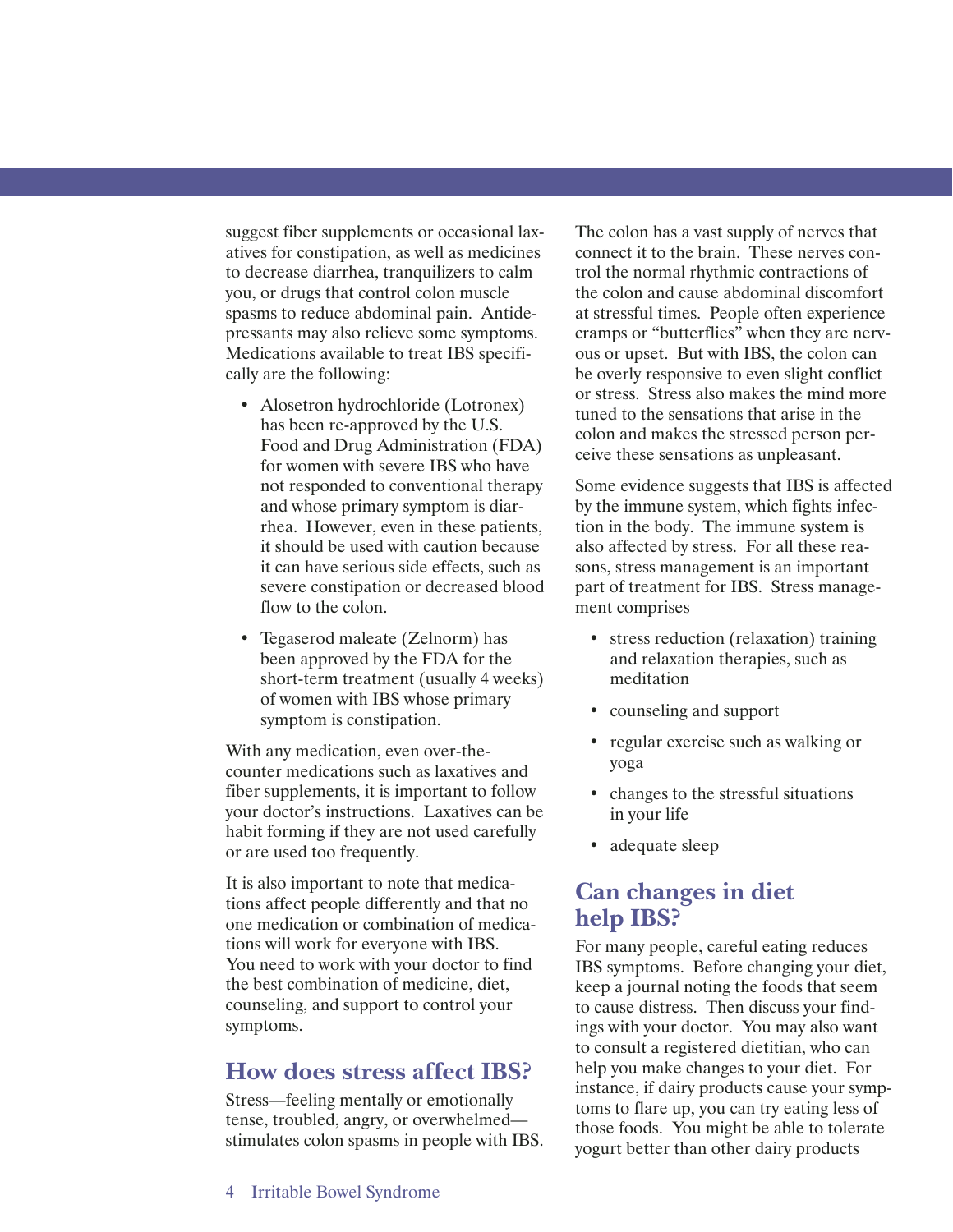because it contains bacteria that supply the enzyme needed to digest lactose, the sugar found in milk products. Dairy products are an important source of calcium and other nutrients. If you need to avoid dairy products, be sure to get adequate nutrients in the foods you substitute or take supplements.

In many cases, dietary fiber may lessen IBS symptoms, particularly constipation. However, it may not help pain or diarrhea. Whole grain breads and cereals, fruits, and vegetables are good sources of fiber. Highfiber diets keep the colon mildly distended, which may help prevent spasms. Some forms of fiber also keep water in the stool, thereby preventing hard stools that are difficult to pass. Doctors usually recommend a diet with enough fiber to produce soft, painless bowel movements. High-fiber diets may cause gas and bloating, but these symptoms often go away within a few weeks as your body adjusts. (For information about diets for people with celiac disease, please see the *Celiac Disease* fact sheet from NIDDK.)

Drinking six to eight glasses of plain water a day is important, especially if you have diarrhea. But drinking carbonated beverages, such as sodas, may result in gas and cause discomfort. Chewing gum and eating too quickly can lead to swallowing air, which again leads to gas.

Also, large meals can cause cramping and diarrhea, so eating smaller meals more often or eating smaller portions should help IBS symptoms. It may also help if your meals are low in fat and high in carbohydrates, such as pasta, rice, whole-grain breads and cereals (unless you have celiac disease), fruits, and vegetables.

#### **Is IBS linked to other diseases?**

IBS itself is not a disease. As its name indicates, it is a syndrome—a combination of signs and symptoms. But IBS has not been shown to lead to any serious, organic diseases, including cancer. Through the years, IBS has been called by many names, among them colitis, mucous colitis, spastic colon, or spastic bowel. However, no link has been established between IBS and inflammatory bowel diseases such as Crohn's disease or ulcerative colitis.

## **Hope Through Research**

The NIDDK conducts and supports research into many kinds of digestive disorders, including IBS. Researchers are studying gastrointestinal motility and sensitivity to find possible treatments for IBS. These studies include the structure and contraction of gastrointestinal muscles as well as the mechanics of fluid movement through the intestines. Understanding the influence of the nerves, hormones, and inflammation in IBS may lead to new treatments to better control the symptoms.

#### **For More Information**

**International Foundation for Functional Gastrointestinal Disorders** P.O. Box 170864 Milwaukee, WI 53217 Phone: 1–888–964–2001 or 414–964–1799 Fax: 414–964–7176 Email: iffgd@iffgd.org Internet: www.iffgd.org